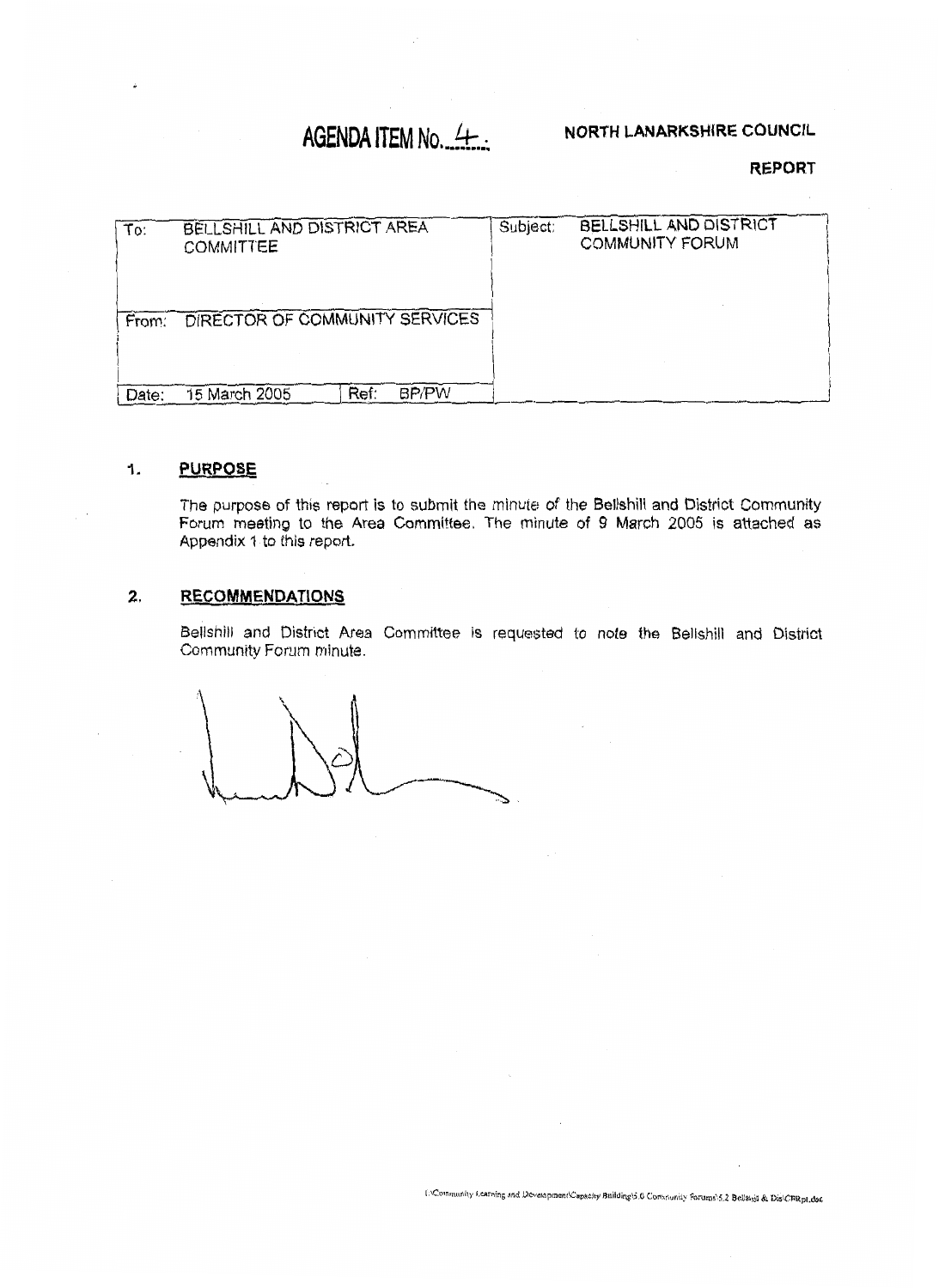# BELLSHILL & DISTRICT COMMUNITY FORUM

## 9TH MARCH 2005 - BELLSHILL ACADEMY

Walter Baker, Tom Leggate, Willie Foy, Michele Battersby SCL&DW In Attendance: Wendy Maxwell (Quality Assurance Consultant)

#### Margaret MacDonald, John Gilmour, Cllr Gorman Apologies:

As above Distribution:

|             |               | ACTION                                                             |
|-------------|---------------|--------------------------------------------------------------------|
| <b>ITEM</b> | <b>MINUTE</b> |                                                                    |
|             |               | أأتوان والمسترقص والمسامى والمتستنب والمتعادل والمستنب والمستحدثان |

#### **MINUTES OF LAST MEETING**  $\mathbf{1}$

The minutes of previous meeting approved by Willie Foy, seconded by Tom Leggate

#### **QUALITY ASSURANCE CONSULTATION**  $2.$

Wendy Maxwell, Quality Assurance consultant discussed the Best Value Review and requested that customer surveys on Grounds Maintenance & Estates and Cleansing Services completed by the Forum and returned to the Policy  $\&$  Development Section. They are consulting with stakeholders and residents to check performance of Land Services and how this can be improved. Once the reports are submitted from all 6 services, the information will be compiled and they hope to feedback the results.

#### **MATTERS ARISING** 3.

Mossend Youth Provision  $3.1$ 

> The YMCA meets 4 nights a week and is well attended. The Pavilion operates over approximately 5 nights. Both projects are still seeking alternative accommodation. At a previous Area Committee meeting Clir McKeown agreed to explore timescale and other opportunities for the organisations as the timescale for completion of the new shops/houses in 2006 will impact on the current premises both organisations use.

#### $3.2$ Community Wardens

The remit of the Community Wardens was discussed and the committee were informed of the proposal to employ 6 Junior Community Wardens will be working with the Community Wardens on a ratio of 2 J.W. to 1 C.W. This has been approved and they should be in post in April this year. Alison Clark, Housing Manager previously expressed interest in discussing any issues around the Community Warden Scheme with the Forum. The group discussed inviting the line manager of the C.W. to the next meeting to discuss remits and the state of the pavements (dog fouling etc).

ACTION Michele to invite the Senior Warden to the next meeting and contact A. Clarke re clearing the wreaths at the War Memorial.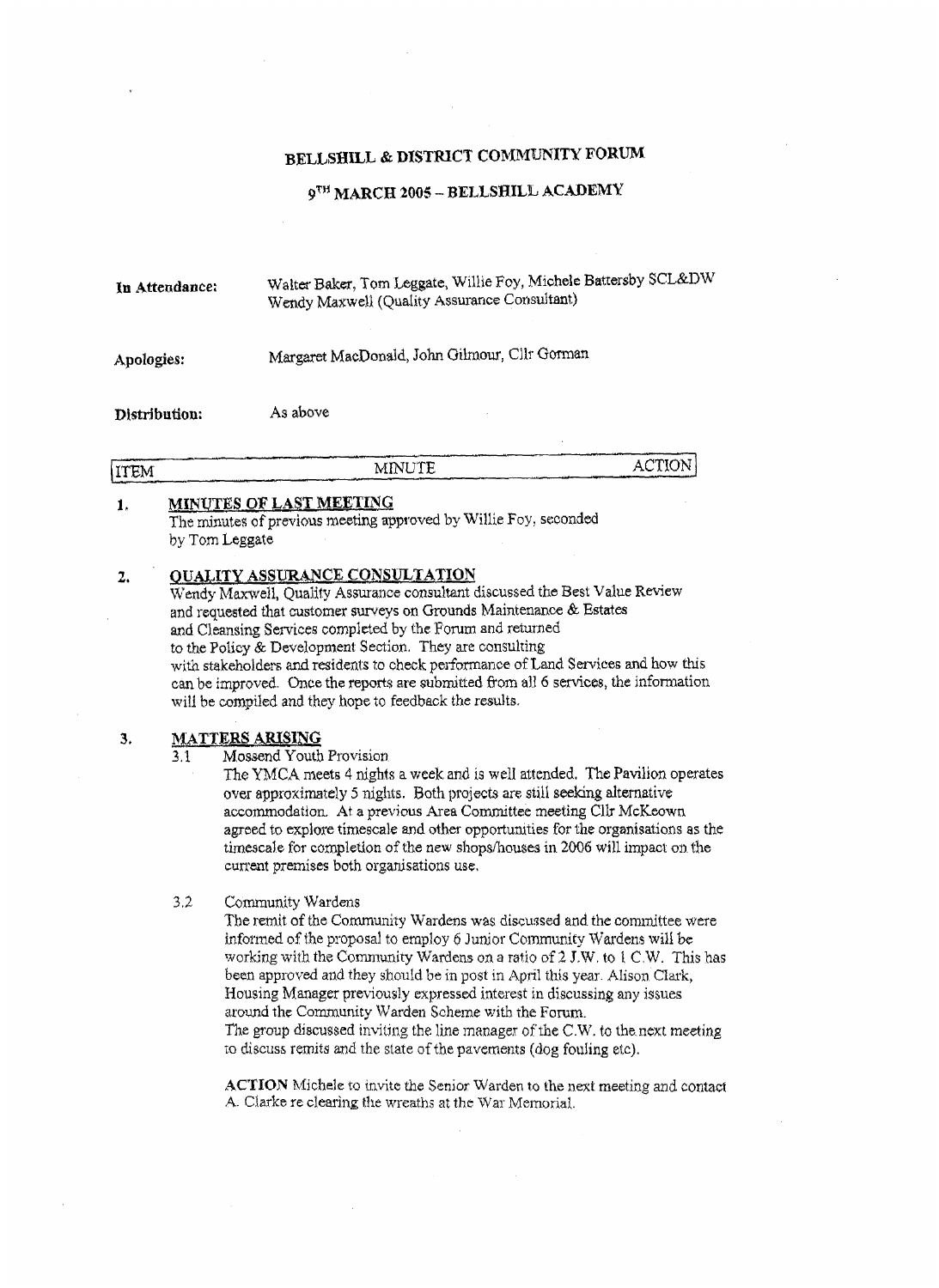- **3.3** Small Co~~muities Fund Those attending *felt* this issue **was** not covered **at** the **are8** committee meeting and nothing **was** minuted. Members ofthe Forum thought they would *get* feedback about the Fund **at** the meeting
- 3.4 Financial Update Income & Expenditure attached.
- 3 *5*  Mossend Area **Devabprneni** - Ongohg
- **3.6**  Community Forum - R.eview constitution re lack *of* membership

## 4. **Community Engagement**

The Community Engagement Strategy was distributed and the Forum discussed **Briefly** standards they are trying to meet and encourage **people** to come **along.**  They hope to give additional support to local Community forums and get a wider representation. It was **recognised** that Community Engagment is **still** in **the early**  stages and requires further exploration in order that Forums can become more effective. The Forum decided to take the strategy and digest the contents in order to discuss further at the next meeting.

John Gilmour may wish to make comment with regard to the constitution at the next meeting.

ACTION Tom and Michele to review mailing list with a view to making contact with other community organisations.

## *5,* **&OCB** None

## **6. Date of Next Meeting**

Thursday 19<sup>th</sup> May - 7.00-9.00 Belishill Academy,